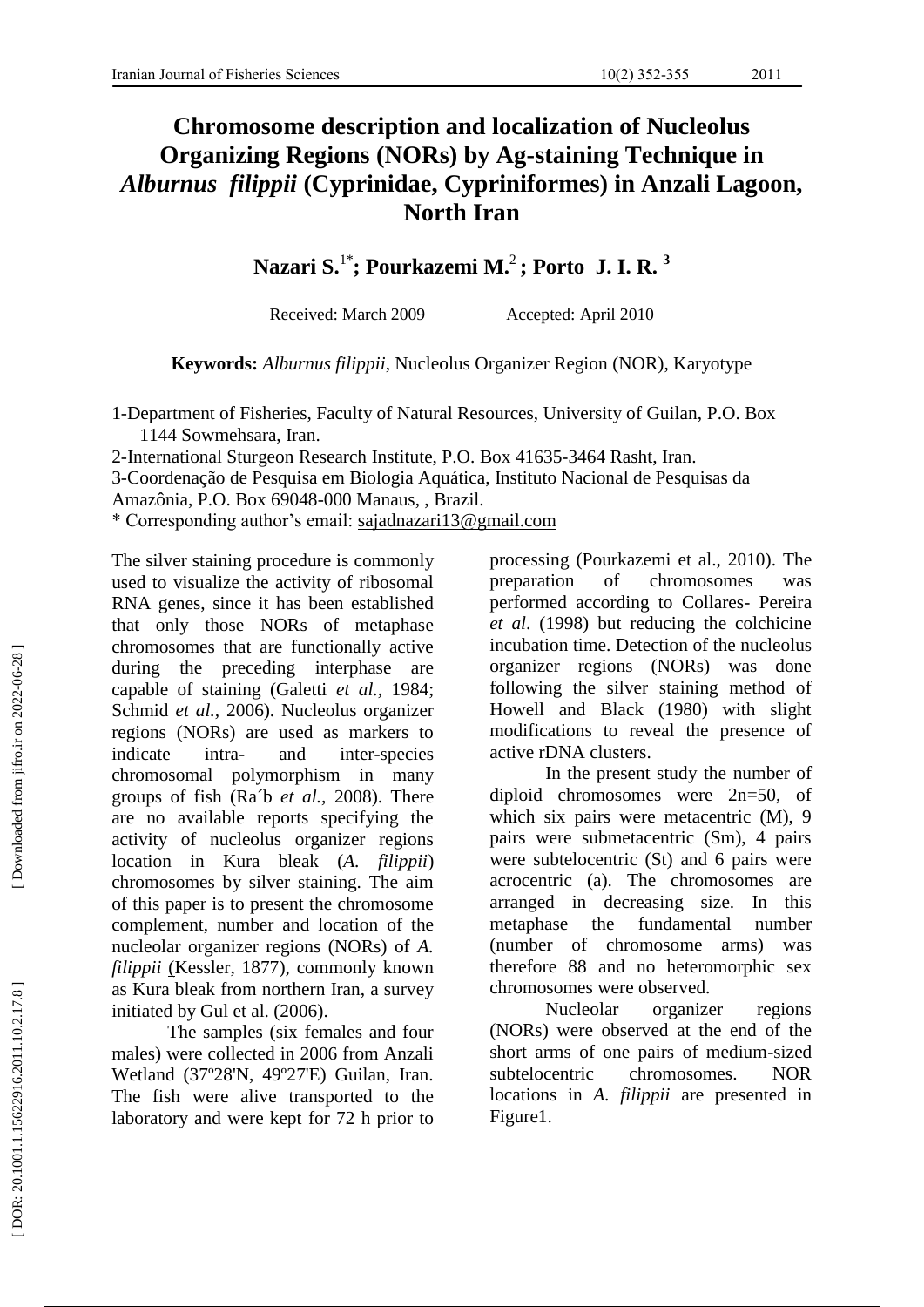



The chromosomes of this leuciscine cyprinid fish have not been studied very. Gul et al. (2006) reported a diploid number 2*<sup>n</sup>* <sup>=</sup> 50 for *A. filippii* specimens of the Aras river basin in eastern Turkey, and a karyotype composed of 8 pairs of metacentric (m), 8 pairs of submetacentric (Sm) and 9 pairs of acrocentric (a) chromosomes. The presence of different populations, races and/or sub species arising from mutation, race improvement and hybridization with other indigenous species could be the possible explanation for differences in number and type of chromosome s reported in a species found distributed in different aquatic ecosystems (Ráb, and Collares -Pereira, 1995).

Our results are also consistent with the diploid chromosome number reported for *A. filippii* of the Aras river basin in eastern Turkey (Gul *et al.,* 2006) but with different chromosome arm number (NF) and karyotypic formula. The chromosome numbers and karyotypes of *A. filippii* in Anzali lagoon are similar to other European leuciscinae cyprinids, although some small differences are apparent, due to the difficulty of recognition of the centrometric position of small chromosomes. Cytogenetic studies conducted by Arkhipchuk (1999) in *Alburnus* showed similar karyotypes in *A. akili*, *A. doriae* and *A. alburnus* from Poland ( $2n = 50$ ). The cytogenetic analysis of *A. alburnus* from Germany (Table 1) showed the same diploid number as reported by Schmid et al. (2006) but with different fundamental number s (Germany: 14M+ 14SM + 8ST+ 14A; Poland:  $32M/SM + 18ST/A$ . In addition, the nucleolus organizer regions were detected in one pair of submetacentric (Sm) chromosomes in the same study. This discrepancy could be explained by the lower technical resolution of the karyotype by Arkhipchuk (1999) although the hypotheses that some degree of chromosome divergence occurred cannot be excluded. The remaining members of this subfamily analyzed, showed evidence of low variation in diploid number and NF (from  $NF = 78$  in  $\underline{A}$ . *heckeli* to  $NF = 88$  in *A. filippii*), like other families of the order Cypriniformes (Table 1).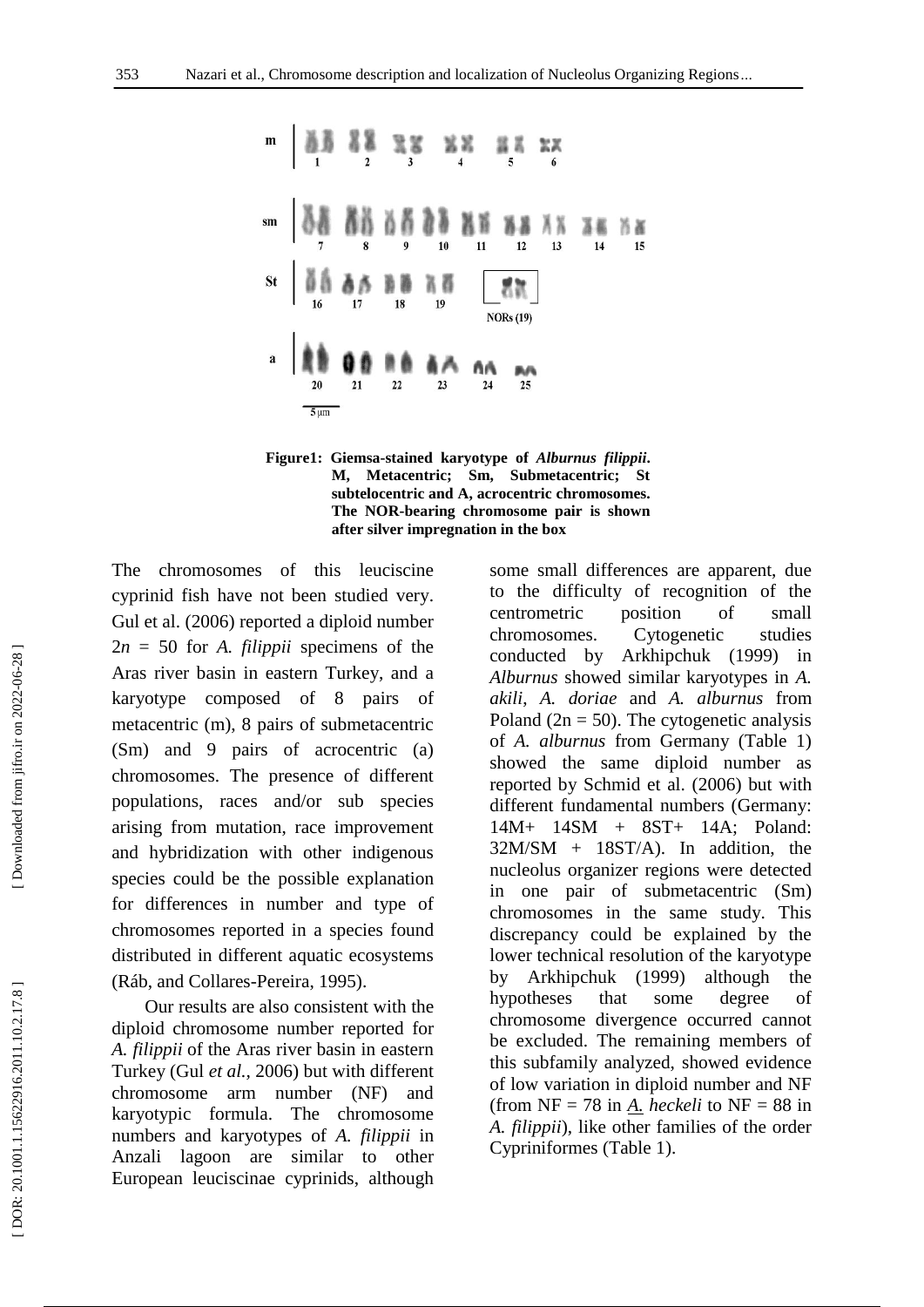|                     |    |           |    | Karyotype |                              |    |                          |                         |
|---------------------|----|-----------|----|-----------|------------------------------|----|--------------------------|-------------------------|
| Species             | 2n | <b>NF</b> | m  | sm        | st                           | a  | <b>NORs</b>              | References              |
| A. akili            | 50 | 18        | 82 | 32        |                              |    |                          | Arkhipchuk, 1999        |
| A. alburnus         | 50 | 18        | 82 | 32        | $\qquad \qquad \blacksquare$ |    |                          | Arkhipchuk, 1999        |
| A. alburnus         | 50 | 86        | 14 | 14        | 8                            | 14 | sm                       | Schmid et al., 2006     |
| A. arborella        | 52 | 87        |    |           |                              |    |                          | Vasil'ev, 1980          |
| A. atropatenae      | 50 |           |    |           |                              |    |                          | Klinkhardt et al., 1995 |
| A. caeruleus        | 50 |           |    |           |                              |    |                          | Klinkhardt et al., 1995 |
| A. doriae           | 50 | 86        | 18 | 14        | 14                           | 14 | $\blacksquare$           | Arkhipchuk, 1999        |
| A. filippii         | 50 | 88        | 12 | 18        | 8                            | 12 | st                       | <b>Present study</b>    |
| A. hebes $(1)$      | 50 |           |    |           |                              |    |                          | Klinkhardt et al., 1995 |
| A. heckeli          | 50 | 78        | 12 | 12        | 16                           | 10 | $\overline{\phantom{a}}$ | Simovic et al., 1994    |
| A. hohenackeri      | 50 |           |    |           |                              |    |                          | Klinkhardt et al., 1995 |
| A. kosswigi (2)     | 50 |           |    |           |                              |    |                          | Klinkhardt et al., 1995 |
| A. microlepis $(1)$ | 50 |           |    |           |                              |    |                          | Klinkhardt et al., 1995 |
| A. nasreddini       | 50 |           |    |           |                              |    |                          | Vasil'ev, 1980          |
| A. <i>orontis</i>   | 50 |           |    |           |                              |    |                          | Vasil'ev, 1980          |
| A. <i>qalilus</i>   | 50 |           |    |           |                              |    |                          | Vasil'ev, 1980          |
| A. scoranzoides     | 50 |           |    |           |                              |    |                          | Vasil'ev, 1980          |
| A. tarichi          | 50 |           |    |           |                              |    |                          | Vasil'ev, 1980          |

**Table 1 : Summary of the chromosome features of species of** *Alburnus*

**diploid numbers (2n), fundamental number (NF), metacentric (m), submetacentric (sm), subtelocentric (st) and acrocentric (a). (1) =** *Alburnus sellal***, (2) =** *Alburnus escherichii*

However, Knowledge of chromosome morphology becomes more important in cases of closely related taxa with the same chromosome number and also may be a very useful tool to identify the species of *Alburnus* in different aquatic ecosystems. More sensitive techniques may be useful in identifying individual chromosomes and may reveal karyotype variations and possible phylogenetic relationships between species of *Alburnus*.

## **Acknowledgments**

The study was supported by the University of Gilan. We thank Gh. Khalili, K. Bakhshalizadeh and Sh. Bakhshalizadeh for kindly providing fish for the study and for the technical support. We thank the Faculty of Natural Resources and Dr. Dadman International Sturgeon Research Institute. We are also grateful to the anonymous reviewers for their valuable comments and advice.

## **References**

- **Arkhipchuk, V.V., 1999.** Chromosome database. Database of Dr. Victor Arkhipchuk. www.fishbase.org.
- **Collares -Pereira, M. J., Próspero, M. I., Biléu, M. I. and Rodrigues, E. M., 1998.** *Leuciscus* (Pisces, Cyprinidae) karyotypes: Transect of Portuguese populations. *Genetic and Molecular Biology ,* 21 , 63 –69.
- **Galetti, P. M., Foresti, F., Bertpllo, L. A. C. and Moreira -Filho, O., 1984.** Characterization of eight species of Anostomidae (Cypriniformes) fish on the